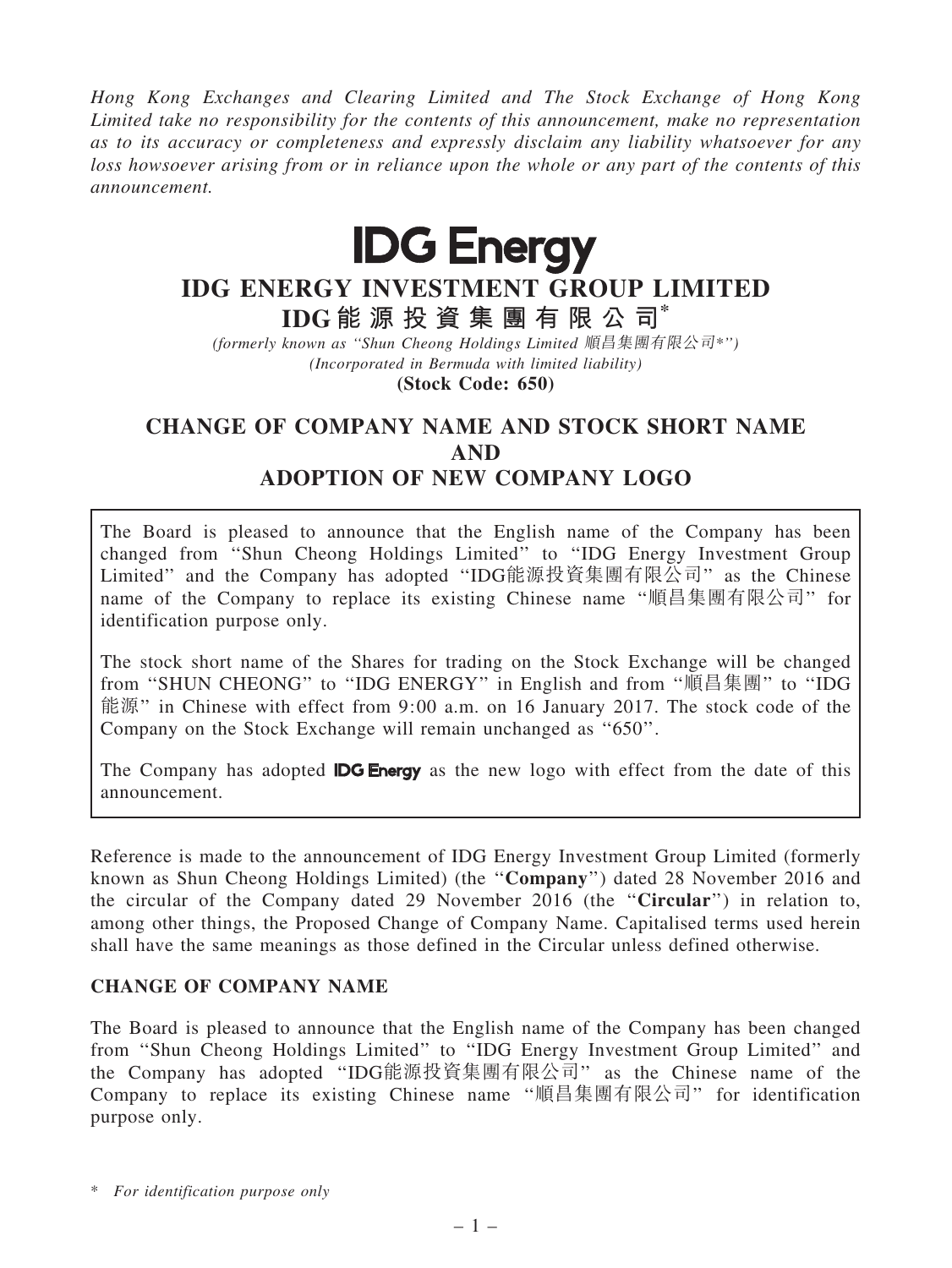The Certificate of Incorporation on Change of Name of the Company was issued by the Registrar of Companies in Bermuda on 16 December 2016. The Certificate of Registration of Alteration of Name of Registered Non-Hong Kong Company was issued by the Registrar of Companies in Hong Kong on 30 December 2016.

## EFFECT OF THE CHANGE OF COMPANY NAME

The change of the Company's name will not affect any of the rights of the Shareholders. All existing share certificates of the Company in issue bearing the former name of the Company will continue to be good evidence of legal title to such Shares and will continue to be evidence of title and valid for trading, settlement, registration and delivery purposes.

With effect from 16 January 2017, new share certificates of the Company will be issued under the new name of the Company.

Whilst there will not be any arrangement for free exchange of the existing share certificates solely in relation to the change of name, the Company refers to its announcement dated 13 December 2016, in connection with the change in board lot size from 10,000 Shares to 2,000 Shares, that the Company has arranged free share certificate exchange up to Thursday, 2 February 2017. Shareholders may refer to such announcement for details of the free share certificate exchange service.

#### CHANGE OF STOCK SHORT NAME

The stock short name of the Shares for trading on the Stock Exchange will be changed from ''SHUN CHEONG'' to ''IDG ENERGY'' (in English) and from ''順昌集團'' to ''IDG能源'' (in Chinese).

#### During the parallel trading arrangement in connection with the change in board lot size

In connection with the change in board lot size from 10,000 Shares to 2,000 Shares, parallel trading commenced on Monday, 6 January 2017 and will end on Thursday, 26 January 2017 (the ''Parallel Trading Period'').

Currently the original counter for trading Shares in board lot of 2,000 Shares under the stock code ''650'' in the stock short name of ''SHUN CHEONG-2K'' (in English) and ''順昌集  $\mathbb{H}(\square \oplus \mathbb{I}^*)$  (in Chinese); and the temporary counter for trading Shares in board lot of 10,000 Shares under the stock code 2929 in the stock short name of ''SHUN CHEONG-10K'' (in English) and "順昌集團(一萬)"(in Chinese).

From Monday, 16 January 2017 up to the end of the Parallel Trading Period (i.e, 26 January 2017), the stock short name of the original counter for trading Shares in board lot of 2,000 Shares under the stock code ''650'' will be changed from ''SHUN CHEONG-2K'' to ''IDG ENERGY-2K'' (in English) and from ''順昌集團(二千)''to ''IDG能源二千'' (in Chinese); and the stock short name of the temporary counter for trading Shares in board lot of 10,000 Shares under the stock code 2929 will be changed from ''SHUN CHEONG-10K'' to ''IDG ENERGY- 10K'' (in English) and from''順昌集團(一萬)''to ''IDG能源 一萬'' (in Chinese).